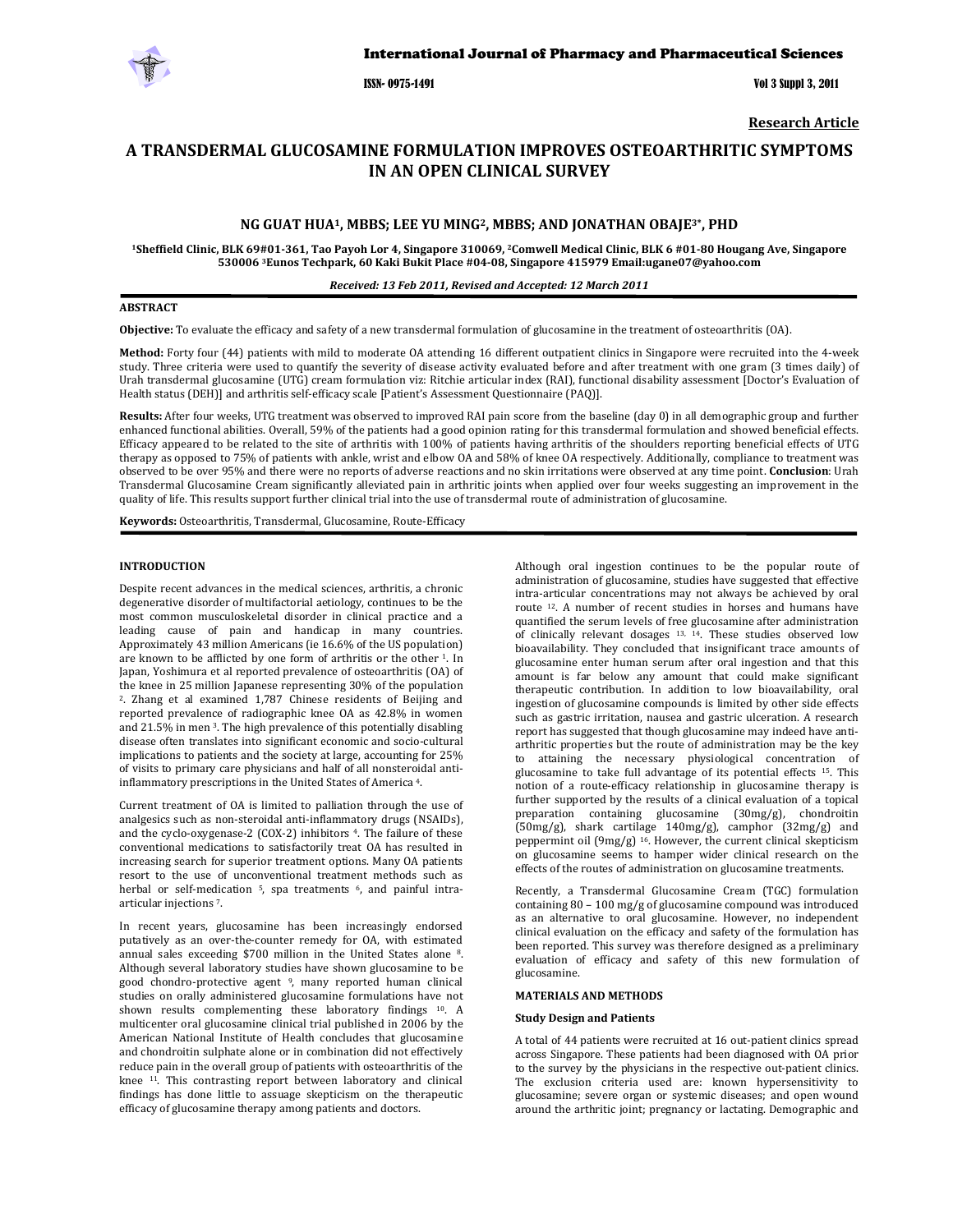baseline data collected were age, sex, occupation, history and location of pain, Ritchie articular index baseline score, information regarding other illnesses, and use of other drugs. Patients were seen weekly by the physician for 4 – 8 weeks.

Urah Transdermal Glucosamine (UTG) cream used in this study was manufactured under GMP conditions and contains 8% w/w

glucosamine sulphate 2KCl. Patients were instructed to apply approximately 1 g of the cream three times daily to each of the affected joints. If both knees were affected, both were treated and evaluated. Treatment compliance was estimated by collecting finished tubes before issuing new tubes. Patients were not given specific additional instructions with regard to exercise or any restriction of activities.

## Table 1: shows a modification of Ritchie articular index (mRAI) used to evaluate the status of arthritic symptom in patients

## **a) Modified Ritchie Articular Index (mRAI)**

# **b) Patients Assessment Questionnaire (PAQ)**

| Pain          | Score | Pain            | Score |
|---------------|-------|-----------------|-------|
| No pain       |       | No relief       |       |
| Slight pain   |       | Slight relief   |       |
| Moderate pain |       | Moderate relief |       |
| Severe pain   |       | Complete relief |       |

Outcome score was measured as the difference between the recruitment/baseline and the end‐point score on the mRAI scale. The outcome scores are rated as Excellent (>2.5); Good (1.5 to 2.4); Fair (0.5 to 1.4); Useless (0 to 0.4) and Worse than useless (<0).

# **Ritchie's pain score and functional disability evaluation**

At baseline and on each follow-up (weekly) visit, the investigators assessed the severity of disease activity using the modified Ritchie articular index (mRAI) 17, functional disability score [Doctor's Evaluation of Health status (DEH)] and Patient's Assessment Questionnaire (PAQ) 18, as given in Table 1a&b.

#### **RESULTS AND DISCUSSION**

The sex distribution among the 44 OA patients recruited for this survey was even (1:1 male:female ratio). Forty two (42) patients completed the minimum 4-week requirement of the clinical survey

representing 95.5% compliance. Over 63% (28/44) of the patients were below the age of sixty. Over 56% (25/44) had a history of arthritis lasting less than one year duration or early stage arthritis (Table 2). The severity of arthritic symptoms before and at each follow up visits was documented and graded adopting a modification of the Ritchies Articular index and according to the Patients Assessment Questionnaire (Table 1a and b).

Over the minimum four weeks treatment period, all demographic groups of patients indicated a relative improvement of symptoms from base line and expressed favourable opinion to the use of UTG (Table 2 and 3).

| Table 2: Shows general opinion rating of the treatment outcome |  |  |  |  |
|----------------------------------------------------------------|--|--|--|--|
|----------------------------------------------------------------|--|--|--|--|

|                          | <b>Good opinion</b>       |                  |                |                |                 | Poor opinion                 |                       |                 |                 |
|--------------------------|---------------------------|------------------|----------------|----------------|-----------------|------------------------------|-----------------------|-----------------|-----------------|
|                          | <b>Total</b><br>number    | <b>Excellent</b> | Good           | Fair           | Good<br>opinion | <b>Useless</b>               | Worse than<br>useless | Poor<br>opinion | <b>Safety</b>   |
| Male                     | 22                        | 2                | $\overline{4}$ | 9              | 68.2%           | $\overline{7}$               | $\mathbf{0}$          | 31.8%           | 22<br>$(100\%)$ |
| Female                   | 22                        | $\boldsymbol{0}$ | 4              | $\overline{7}$ | 50%             | 10                           | $\mathbf{1}$          | 50%             | 22<br>$(100\%)$ |
| <65yr old                | 28                        | $\mathbf{0}$     | 3              | 13             | 57.14%          | 12                           | $\mathbf{0}$          | 42.86%          | 28<br>$(100\%)$ |
| >65yr old                | 16                        | 2                | 5              | 3              | 62.5%           | 5                            | $\mathbf{1}$          | 37.5%           | 16<br>$(100\%)$ |
| $-1$ yr pain<br>duration | 25                        | $\boldsymbol{0}$ | 3              | 8              | 44%             | 13                           | $\mathbf{1}$          | 56%             | 25<br>$(100\%)$ |
| $1-3yr$ pain<br>duration | 10                        | 2                | $\mathbf{1}$   | 5              | 80%             | 2                            | $\bf{0}$              | 20%             | 10<br>$(100\%)$ |
| $>3$ yr pain<br>duration | 9                         | $\bf{0}$         | 4              | 3              | 77.8%           | 2                            | $\mathbf{0}$          | 22.2%           | 9<br>$(100\%)$  |
|                          | <b>Total Good Opinion</b> |                  | 26             |                | 59%             | <b>Total poor</b><br>opinion | 18                    | 41%             |                 |

Overall, 59% of the patients had a good opinion rating for the transdermal formulation (Table 2). The most favourable opinion (80%) was expressed by patients with arthritic pain duration ranging from 1-3 years closely followed by patients with over 3 years arthritic symptoms. Fewer early stage patients (44%) who had arthritis lasting less than 1 year expressed favorable opinion when compared with later stage (1-3 years and greater than 3 years duration) patients. This finding was interesting and unexpected.

The exact reason underlining this finding is not immediately known. However, it could be related to the physical activity levels of patients as longer history of arthritis is expected to be associated with lower activity levels, being a progressing and disabling disease. Lower activity level or resting of the affected joints while applying

medications could enhance recovery and regenerative ability of the joint. This deduction calls for further investigation.

Although UTG cream was found to be beneficial and relieved arthritic symptoms irrespective of the affected joint, Table 4 shows that patients with shoulder, neck or back pain expressed the highest level of satisfaction with UTG cream (100%) while those with knee symptoms were least relieved (58%). This further highlights the importance of joint activity levels and the potential regenerative ability of glucosamine. Besides the shoulder joint which connects the appendicular to the axial skeleton, the neck, back and knee are all in the axial skeleton. Expectedly, the knee carries larger passive weight than the shoulder, neck and back. This could, at least ins part, explain this observation of higher relieve for shoulder, neck, and back joints when compared to knee.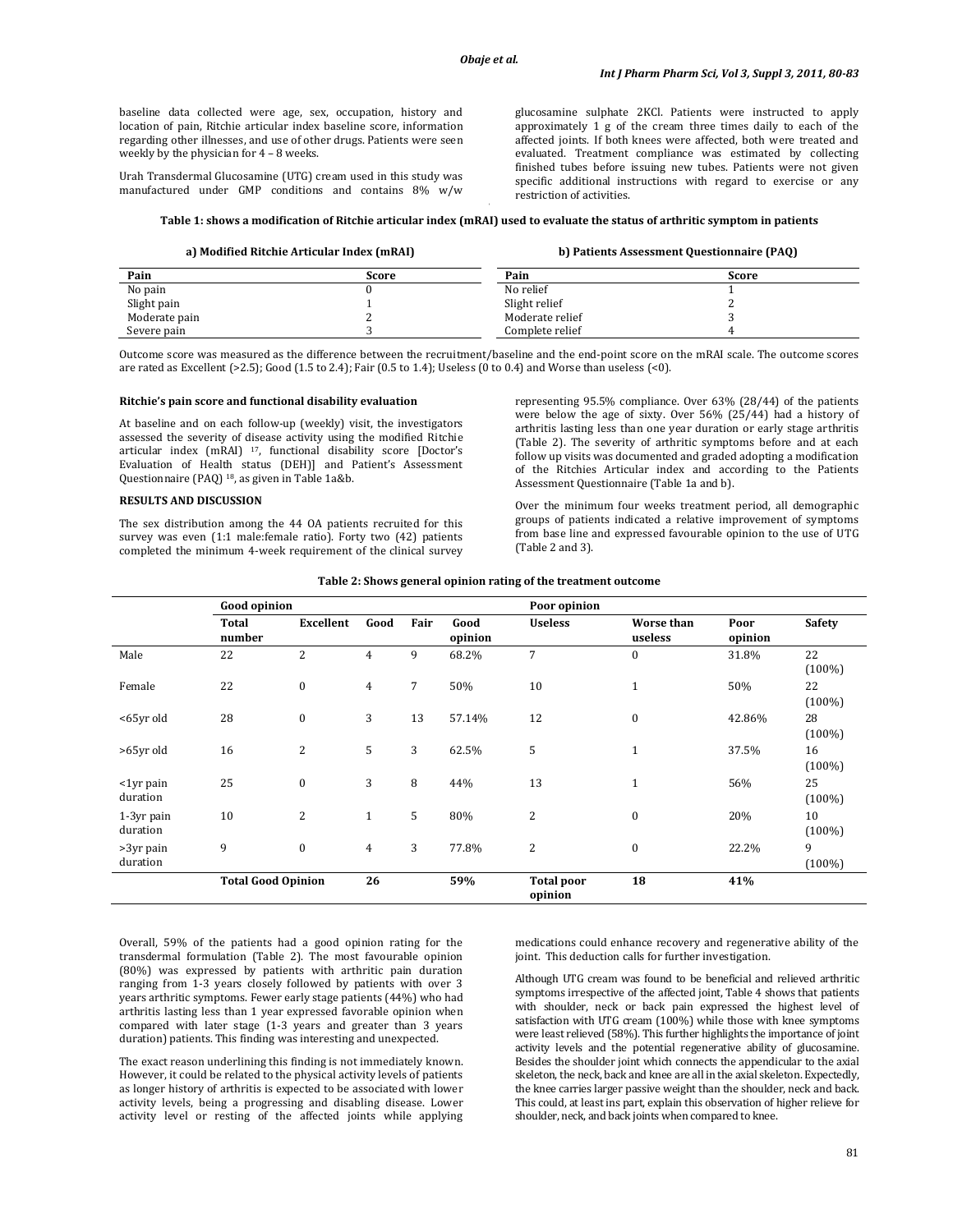| <b>Sex</b>              |              |              | Age range    |                 | Duration of pain before UTG<br>treatment |             |                      |                                 | Outcome          |                |
|-------------------------|--------------|--------------|--------------|-----------------|------------------------------------------|-------------|----------------------|---------------------------------|------------------|----------------|
| Patient<br>S/N          | Male         | Female       | ≤65yrs       | Above<br>65yrs  | Less than<br>1yr                         | $1-3yrs$    | More<br>than<br>3yrs | <b>Duration of</b><br>treatment | Outcome<br>score | Rating         |
| $\mathbf{1}$            | $\mathbf x$  |              |              | $\mathbf x$     |                                          | $\mathbf x$ |                      | 6 weeks                         | 3                | Excellent      |
| $\overline{\mathbf{c}}$ | $\mathbf x$  |              |              | $\mathbf x$     | $\mathbf X$                              |             |                      | 4 weeks                         | $\boldsymbol{2}$ | Good           |
| 3                       | $\mathbf x$  |              |              | $\mathbf x$     |                                          | $\mathbf x$ |                      | 8 weeks                         | 1.5              | Good           |
| $\overline{4}$          |              | X            |              | $\mathbf x$     |                                          |             | $\mathbf x$          | 6 weeks                         | 2                | Good           |
| 5                       | $\mathbf x$  |              |              | $\mathbf x$     |                                          | $\mathbf x$ |                      | 8 weeks                         | 2.5              | Excellent      |
| 6                       | $\mathbf x$  |              |              | $\mathbf x$     |                                          |             | $\mathbf x$          | 8 weeks                         | 2                | Good           |
| $\overline{7}$          |              | $\mathbf x$  |              | $\mathbf x$     |                                          |             | $\mathbf x$          | 8 weeks                         | $\overline{c}$   | Good           |
| 8                       |              | $\mathbf x$  | $\mathbf x$  |                 | $\mathbf x$                              |             |                      | 8 weeks                         | $\overline{2}$   | Good           |
| 9                       | $\mathbf x$  |              |              | $\mathbf x$     |                                          |             | $\mathbf x$          | 4 weeks                         | $\mathbf 1$      | Fair           |
| 10                      | $\mathbf x$  |              |              | $\mathbf x$     |                                          | $\mathbf x$ |                      | 8 weeks                         | $\mathbf{1}$     | Fair           |
| 11                      | $\mathbf{x}$ |              |              | $\mathbf x$     | $\mathbf x$                              |             |                      | 8 weeks                         | $\boldsymbol{0}$ | <b>Useless</b> |
| 12                      |              | $\mathbf x$  | $\mathbf x$  |                 | $\mathbf x$                              |             |                      | 8 weeks                         | $\mathbf{1}$     | Fair           |
| 13                      | $\mathbf x$  |              | $\mathbf x$  |                 | $\mathbf x$                              |             |                      | 6 weeks                         | 0.5              | Fair           |
| 14                      | $\mathbf x$  |              | $\mathbf x$  |                 | $\mathbf x$                              |             |                      | 4 weeks                         | 0.5              | Fair           |
| 15                      | $\mathbf x$  |              | $\mathbf x$  |                 | $\mathbf x$                              |             |                      | 4 weeks                         | 0.5              | Fair           |
| 16                      | $\mathbf x$  |              | $\mathbf x$  |                 | $\mathbf x$                              |             |                      | 6 weeks                         | $\boldsymbol{0}$ | <b>Useless</b> |
| 17                      | $\mathbf x$  |              |              | $\mathbf x$     |                                          |             | $\mathbf x$          | 8 weeks                         | $\mathbf{0}$     | <b>Useless</b> |
| 18                      | $\mathbf{x}$ |              | $\mathbf x$  |                 |                                          | $\mathbf x$ |                      | 8 weeks                         | 0.5              | Fair           |
| 19                      |              | $\mathbf{x}$ | $\mathbf{1}$ |                 |                                          |             | $\mathbf x$          | 8 weeks                         | $\mathbf{0}$     | <b>Useless</b> |
| 20                      | $\mathbf x$  |              | $\mathbf{1}$ |                 |                                          |             | $\mathbf x$          | 8 weeks                         | 0.5              | Fair           |
| 21                      |              | $\mathbf x$  | $\mathbf{1}$ |                 |                                          | $\mathbf x$ |                      | 8 weeks                         | $\boldsymbol{0}$ | Useless        |
| 22                      | $\mathbf x$  |              | $\mathbf{1}$ |                 | $\mathbf x$                              |             |                      | 8 weeks                         | 0.5              | Fair           |
| 23                      | $\mathbf x$  |              | $\mathbf x$  |                 |                                          | $\mathbf x$ |                      | 8 weeks                         | 0.5              | Fair           |
| 24                      |              | $\mathbf x$  | $\mathbf x$  |                 |                                          | $\mathbf x$ |                      | 8 weeks                         | 0.5              | Fair           |
| 25                      | $\mathbf x$  |              | $\mathbf x$  |                 | $\mathbf x$                              |             |                      | 8 weeks                         | $\boldsymbol{0}$ | Useless        |
| 26                      |              | $\mathbf x$  | $\mathbf x$  |                 | $\mathbf x$                              |             |                      | 6 weeks                         | $\boldsymbol{0}$ | Useless        |
| 27                      |              | $\mathbf x$  | $\mathbf x$  |                 | $\mathbf x$                              |             |                      | 4 weeks                         | $\boldsymbol{0}$ | Useless        |
| 28                      | $\mathbf x$  |              | $\mathbf x$  |                 | $\mathbf x$                              |             |                      | 8 weeks                         | $\boldsymbol{0}$ | Useless        |
| 29                      |              | $\mathbf x$  | $\mathbf x$  |                 | $\mathbf x$                              |             |                      | 8 weeks                         | $\boldsymbol{0}$ | Useless        |
| 30                      |              | $\mathbf x$  |              | $\mathbf x$     | $\mathbf x$                              |             |                      | 1 week                          | $\boldsymbol{0}$ | Withdrawn      |
| 31                      |              | $\mathbf x$  |              | $\mathbf x$     | $\mathbf x$                              |             |                      | 1 week                          | $\boldsymbol{0}$ | Withdrawn      |
| 32                      | $\mathbf x$  |              | $\mathbf x$  |                 | $\mathbf x$                              |             |                      | 4 weeks                         | $\bf{0}$         | Useless        |
| 33                      |              | $\mathbf x$  | $\mathbf x$  |                 | $\mathbf x$                              |             |                      | 6 weeks                         | 0.5              | Fair           |
| 34                      |              | $\bar{x}$    | $\mathbf x$  |                 | $\mathbf x$                              |             |                      | 6 weeks                         | $\boldsymbol{0}$ | Useless        |
| 35                      | $\mathbf x$  |              | $\mathbf x$  |                 | $\mathbf x$                              |             |                      | 6 weeks                         | $\boldsymbol{0}$ | <b>Useless</b> |
| 36                      | $\mathbf x$  |              | $\mathbf x$  |                 | $\mathbf x$                              |             |                      | 8 weeks                         | $\overline{c}$   | Good           |
| 37                      |              | $\mathbf x$  |              | $\mathbf x$     |                                          | $\mathbf x$ |                      | 8 weeks                         | $\mathbf{0}$     | <b>Useless</b> |
| 38                      |              | $\mathbf x$  | $\mathbf x$  |                 | $\mathbf x$                              |             |                      | 8 weeks                         | $\boldsymbol{0}$ | Useless        |
| 39                      |              | $\mathbf x$  |              | $\mathbf x$     | $\mathbf x$                              |             |                      | 8 weeks                         | $-1$             | Worse          |
| 40                      |              | $\mathbf x$  | $\mathbf x$  |                 | $\mathbf x$                              |             |                      | 8 weeks                         | $\mathbf 1$      | Fair           |
| 41                      |              | $\mathbf x$  |              | $\mathbf x$     |                                          |             | $\mathbf x$          | 8 weeks                         | $\mathbf 1$      | Fair           |
| 42                      |              | $\mathbf x$  | $\mathbf x$  |                 |                                          | $\mathbf x$ |                      | 8 weeks                         | $\mathbf{1}$     | Fair           |
| 43                      |              | $\mathbf x$  | $\mathbf x$  |                 |                                          |             | $\mathbf x$          | 8 weeks                         | 1.5              | Good           |
| 44                      |              | $\mathbf x$  | $\mathbf x$  |                 | $\mathbf x$                              |             |                      | 8 weeks                         | $\mathbf{1}$     | Fair           |
| <b>TOTAL</b>            | 22           | 22           | 28           | $\overline{16}$ | 25                                       | 10          | $\overline{9}$       |                                 |                  |                |

|  |  |  | Table 3: Shows patient's demographic, treatment and outcome data |  |
|--|--|--|------------------------------------------------------------------|--|
|  |  |  |                                                                  |  |

**Table 4 shows opinion rating of the treatment outcome based on site of pain**

| <b>Location of Pain</b> | Total (n) | Good opinion (%) | Poor opinion (%) |
|-------------------------|-----------|------------------|------------------|
| Knee                    | 33        | 58               | 42               |
| Ankle                   |           | 75               | 25               |
| Shoulder/Neck/back      |           | 100              |                  |
| Wrist/Elbow             |           | 75               | 25               |

Of particular interest is the safety report. There were no reports of adverse reactions and no skin irritations were observed at any time point. This further underlines the advantages of transdermal over oral route of administration. Similarly, the high level of compliance observed in this survey could be due to the absence of gastrointestinal side effects often reported for acidic formulations.

The use of micelle and nanotechnology in enhancing bioavailability of poorly soluble drugs is gaining popularity in research and the pharmaceutical industry <sup>19-21</sup>. This has provided therapeutic agents that could be administered to patients via routes other than the traditional oral or parenteral routes. One such alternative route that could be very beneficial for therapeutic agents with traditionally low bioavailability is the transdermal route of administration. Observed advantages of the transdermal route of administration over the oral route and hypodermic injections includes: 1) improved control of the rate of direct delivery into the bloodstream as it bypasses the gastrointestinal enzymes and significant first pass effect, 2) smaller peak‐to‐valley fluctuation in plasma concentration especially when patches are adopted and 3) improved patient compliance as they are generally painless and causes little or no discomfort <sup>22, 23</sup>. These factors could account for the discrepancies in the therapeutic efficacy of glucosamine between laboratory and clinical studies reported previously. Aghazadeh‐Habashi et al studied the